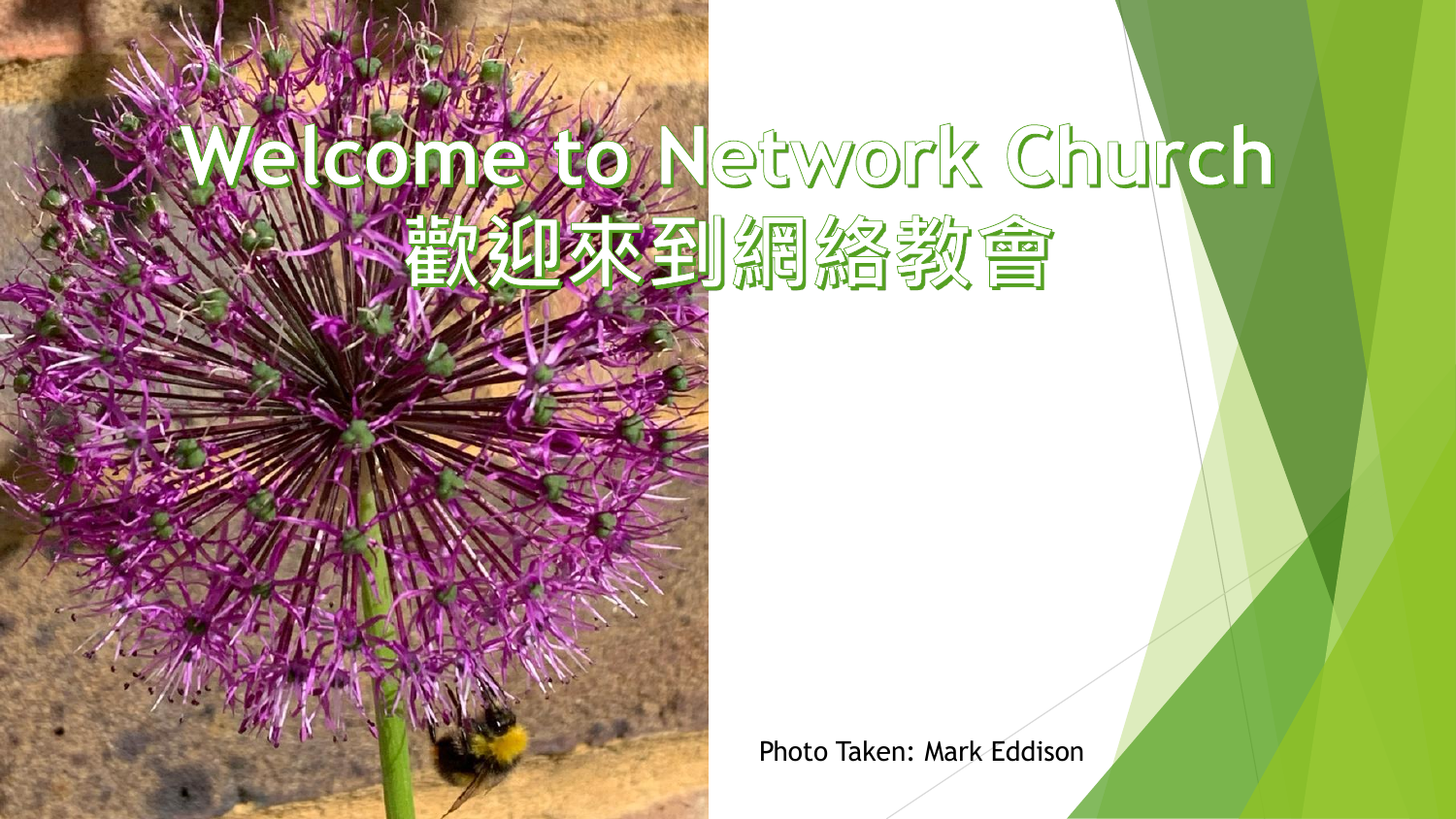## Trusting in God"s Providence & Living with Eternity in Our Hearts 相信上帝的旨意並在我們心中永恆活著

Network Church 29th May 2022 Lynn Yee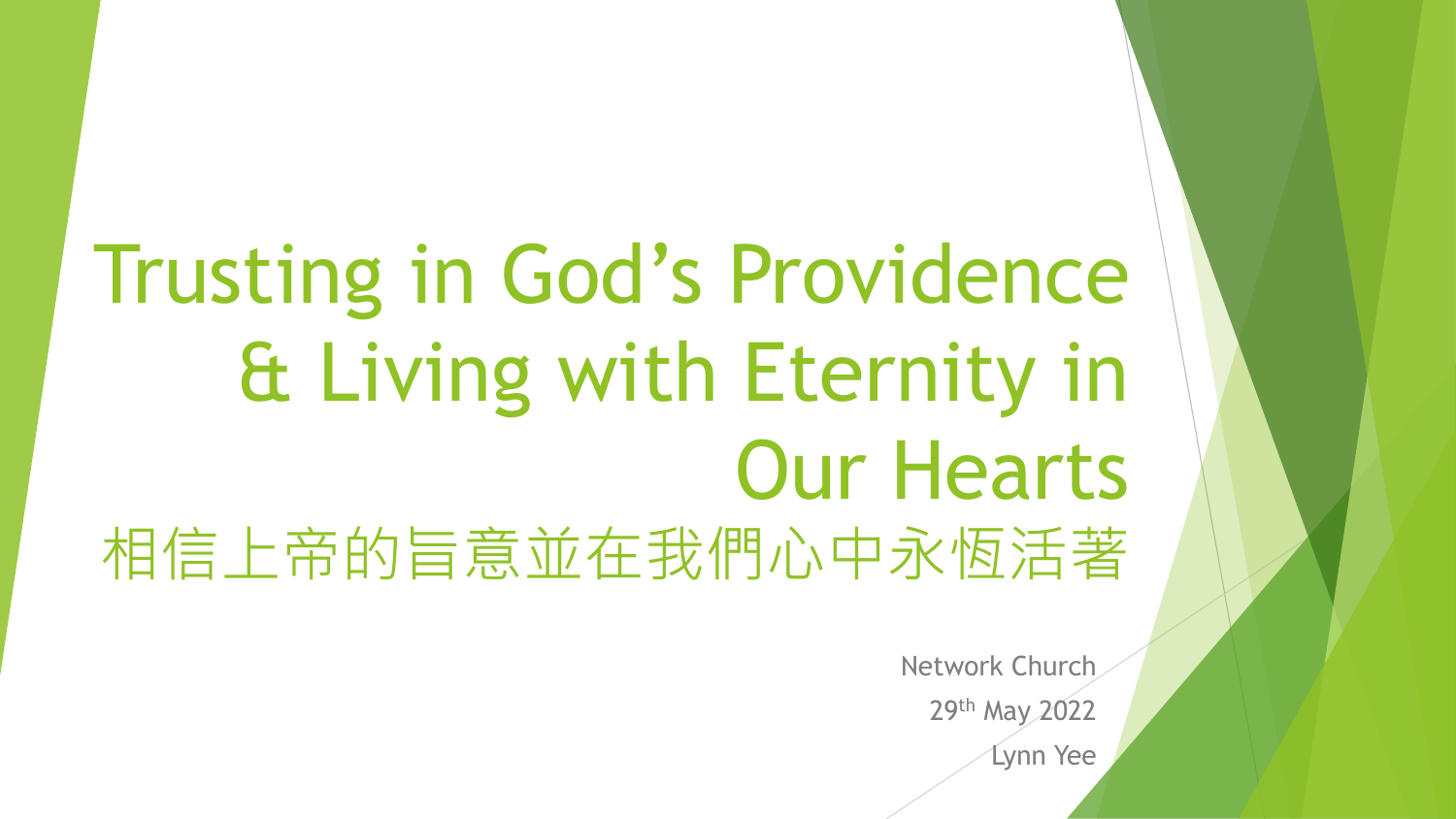#### 'Providence' means God's divine care, guidance and direction over us.

#### "旨意"是指上帝對我們的神聖關懷、引導和指引。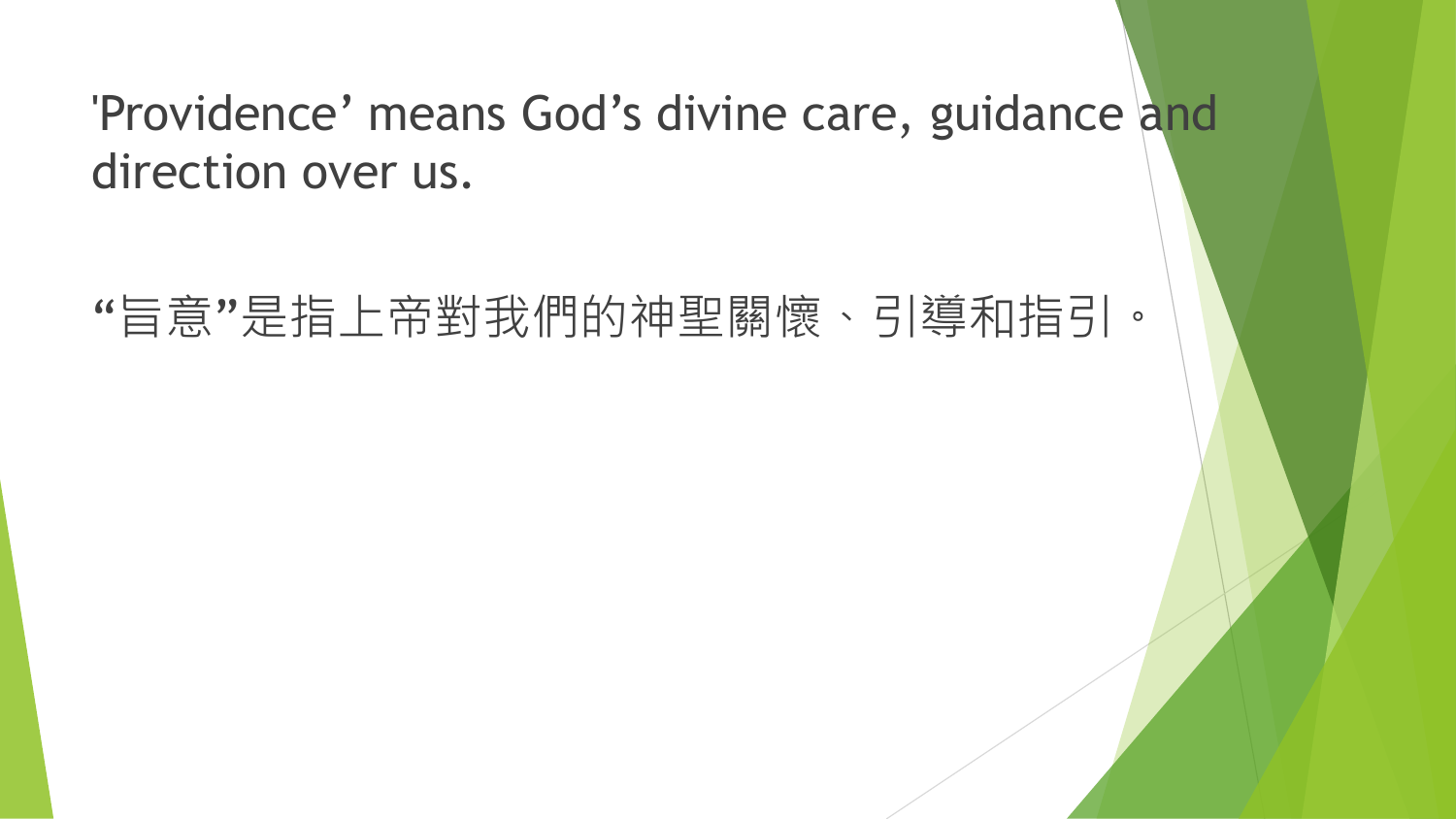'Eternity in our hearts' (Ecclesiastes 3:11)

"將 永 生 安 置 在 世 人 心 裡" (傳 道 書 3:11)

God has set eternity in the human heart"

"上帝在人心中設立了永恆"

We are created to live for a bigger purpose, as part of God"s Story to bring heaven to earth.

我們被創造是為了一個更大的目標而活,作為上帝故事的一部分. 就是 將天堂帶到地上。

God's purposes for our lives are often far wider and greater than we can imagine!

上帝對我們的旨意往往比我們想像的更闊更大!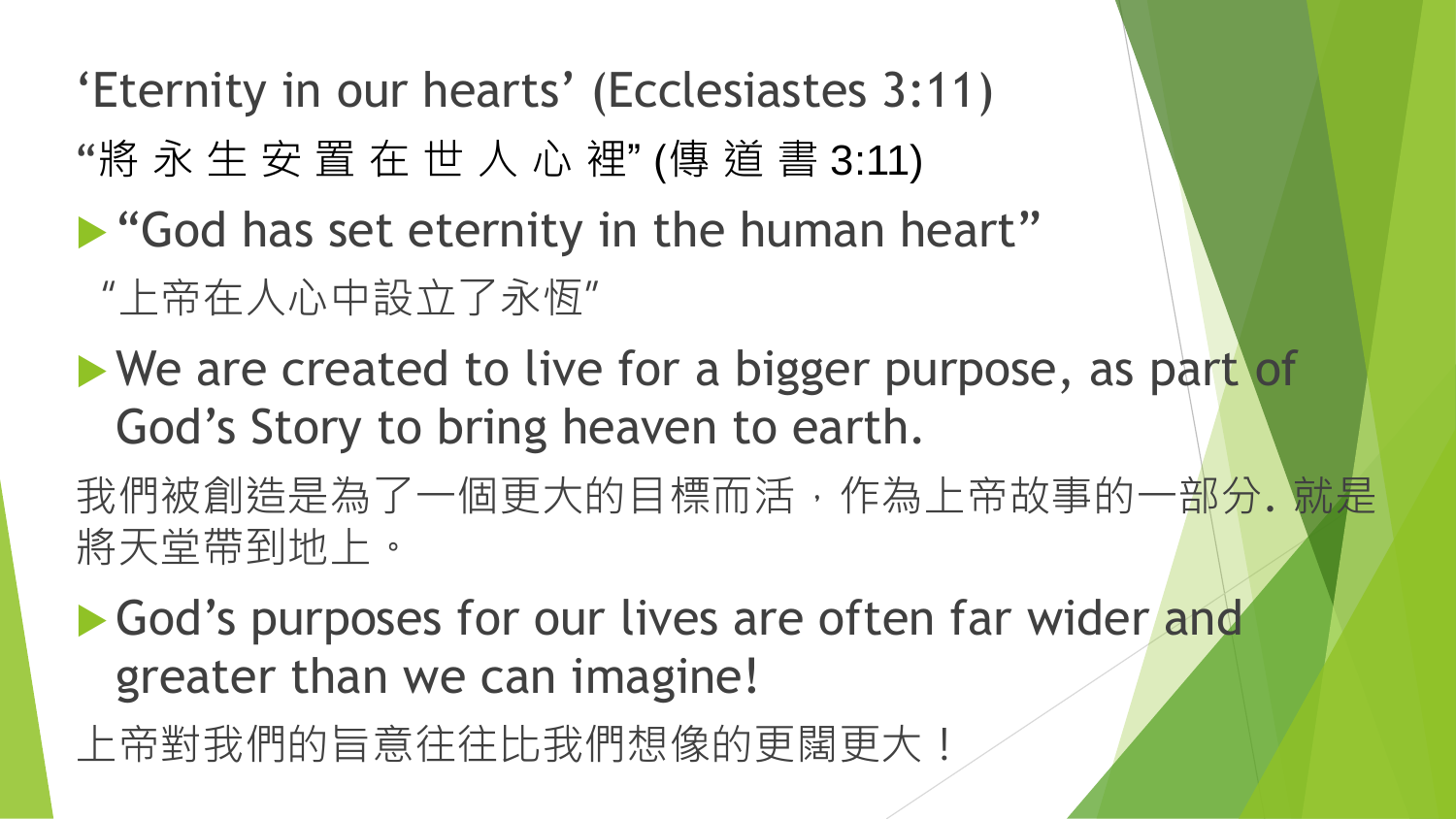#### True Story #1: Esther in the Bible 真實故事#1:聖經中的以斯帖記

- ▶ Esther lived during the reign of King Ahasuerus (486BC 465BC). The Persian empire extended from India to Ethiopia over 127 provinces.
- 以斯帖活在亞哈隨魯王 (486BC 465BC) 統治時期。 波斯帝國從印度 延伸到埃塞俄比亞,橫跨 127 個省。
- Esther lived about 100 years after the exile to Babylon in 587BC – about 3 generations.

以斯帖活在公元前 587 年, 大約是猶太人在被流放到巴比倫後 100 年 ~~大約 3 代人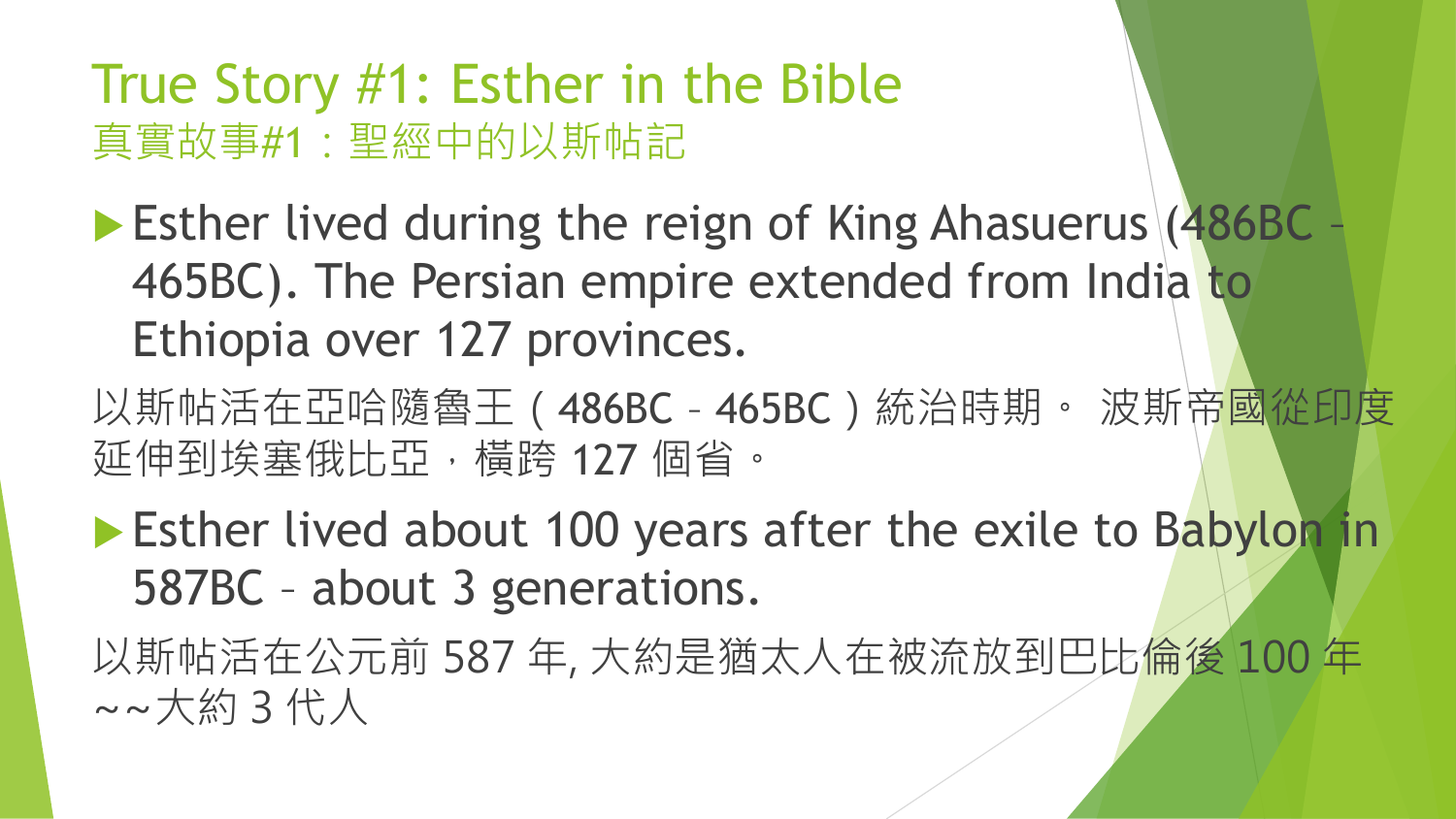**After the Persians overthrew the** Babylonians, they had allowed the Jews to return to their own land, but many chose to remain in Persia. Esther lived in a pagan environment, and kept her Jewish identity secret.

波斯人推翻巴比倫人後,曾允許猶太人返回自己的土 地,但許多人選擇留在波斯。 以斯帖生活在異教環境 中,並保密她的猶太人身份。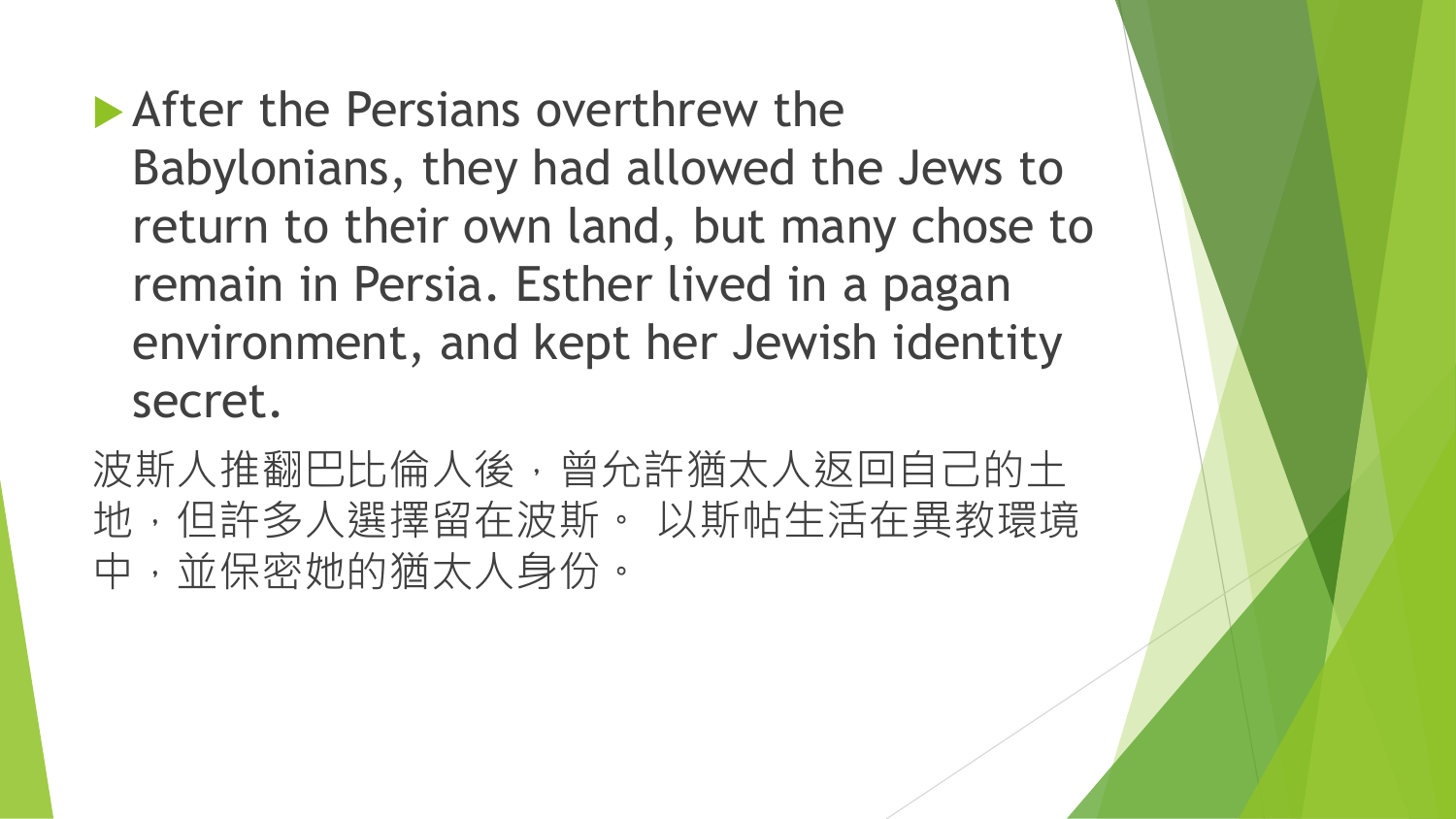#### Theme: Trusting in God's Providence 主題:相信上帝的旨意

God is not mentioned at all in the Book of Esther. 整本以斯帖記中完全沒有提到上帝。

- There's an invitation to read the story looking for signs of God at work. 邀請你閱讀這個故事同時在尋找上帝工作的跡象。
- The story is full of 'coincidences' and ironic reversals. 這個故事充滿了"巧合"和諷刺性的逆轉。
- It forces us to see God's purposes at work, but behind the scenes. 它迫使我們看到上帝在幕後工作的目的。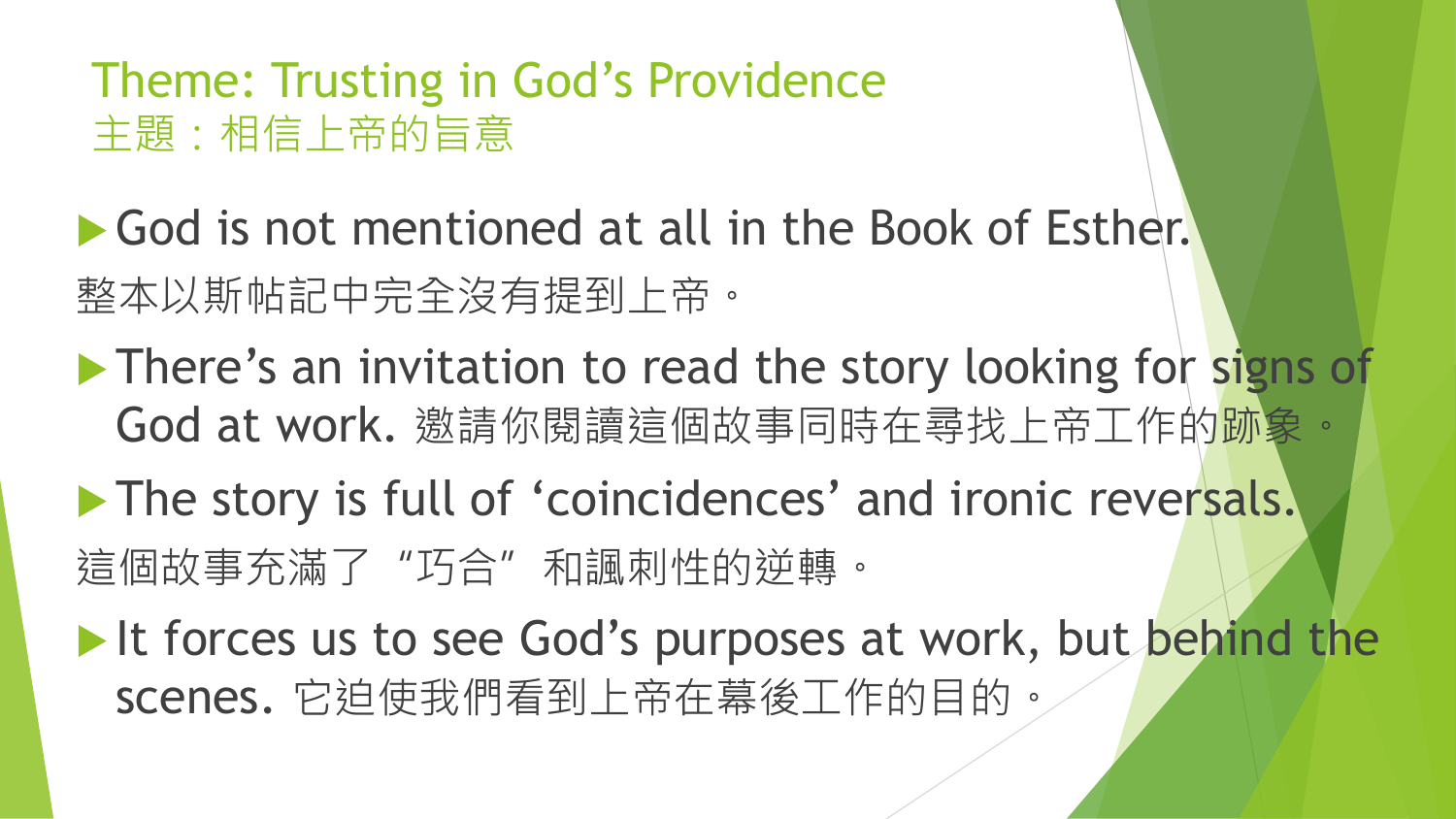#### Esther's Life: From Orphan to Queen 以斯帖的生活:從孤兒到王后

**I** Jewish orphan girl who was adopted and raised by her cousin Mordecai.

被表兄末底改收養並撫養長大的猶太孤女。

The king decided to have a beauty pageant in the kingdom one day to select a new wife, and Esther was brought into the king's harem.

有一天國王決定在王國舉行一場選美比賽,以挑選新的妻子,以斯帖 被帶進了國王的后宮。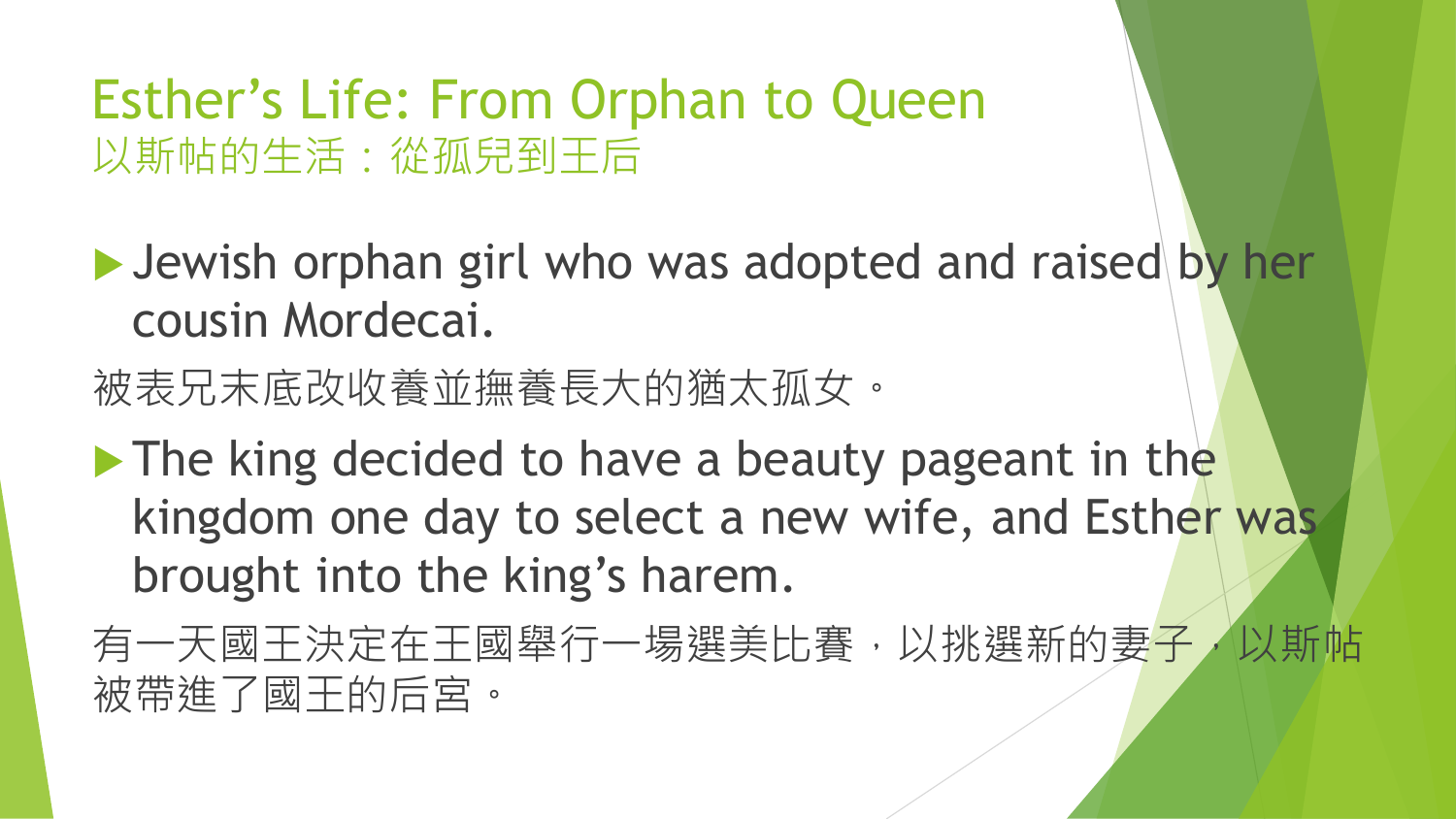$\blacktriangleright$  Imagine the horror and trauma of an orphan girl being forcefully taken from her home and forced to marry a pagan king!

想像一下,一個孤女被強行從家中帶走並被迫嫁給異教國王的恐怖和 創傷!

If a despotic ruler decides to choose a wife this way today, we call it a violation of human rights and even human trafficking!

如果今天一個專制的統治者決定這樣選擇妻子,我們稱之為侵犯人權 甚至販賣人口!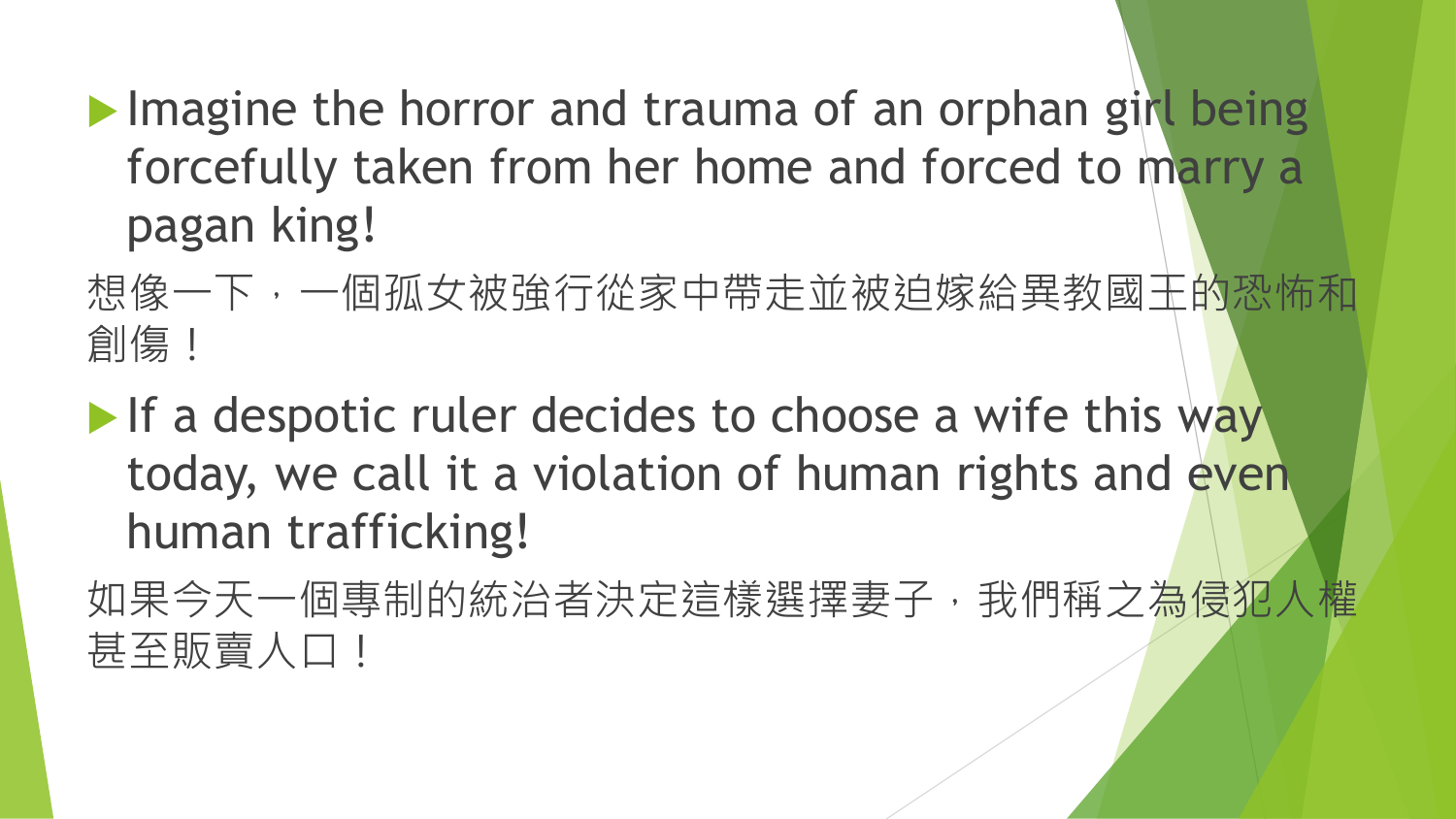- **Esther's intercession wasn't just the 3 days of prayer &** fasting. Esther's life and Jewish identity was an intercession.
- 以斯帖的代禱不僅僅是三天的禱告和禁食。 她的生活模式和猶太人的 身份也是一種代禱。
- **Esther lived through the traumatic experiences in her** life, trusted God and was positioned by God to save her people from genocide.
- 以斯帖經歷了她生命中的創傷經歷,但相信上帝,並被上帝定位為拯 救她的人民免遭種族滅絕。
- What God does in us, God wants to do through us! 神在我們身上所做的,神要通過我們做!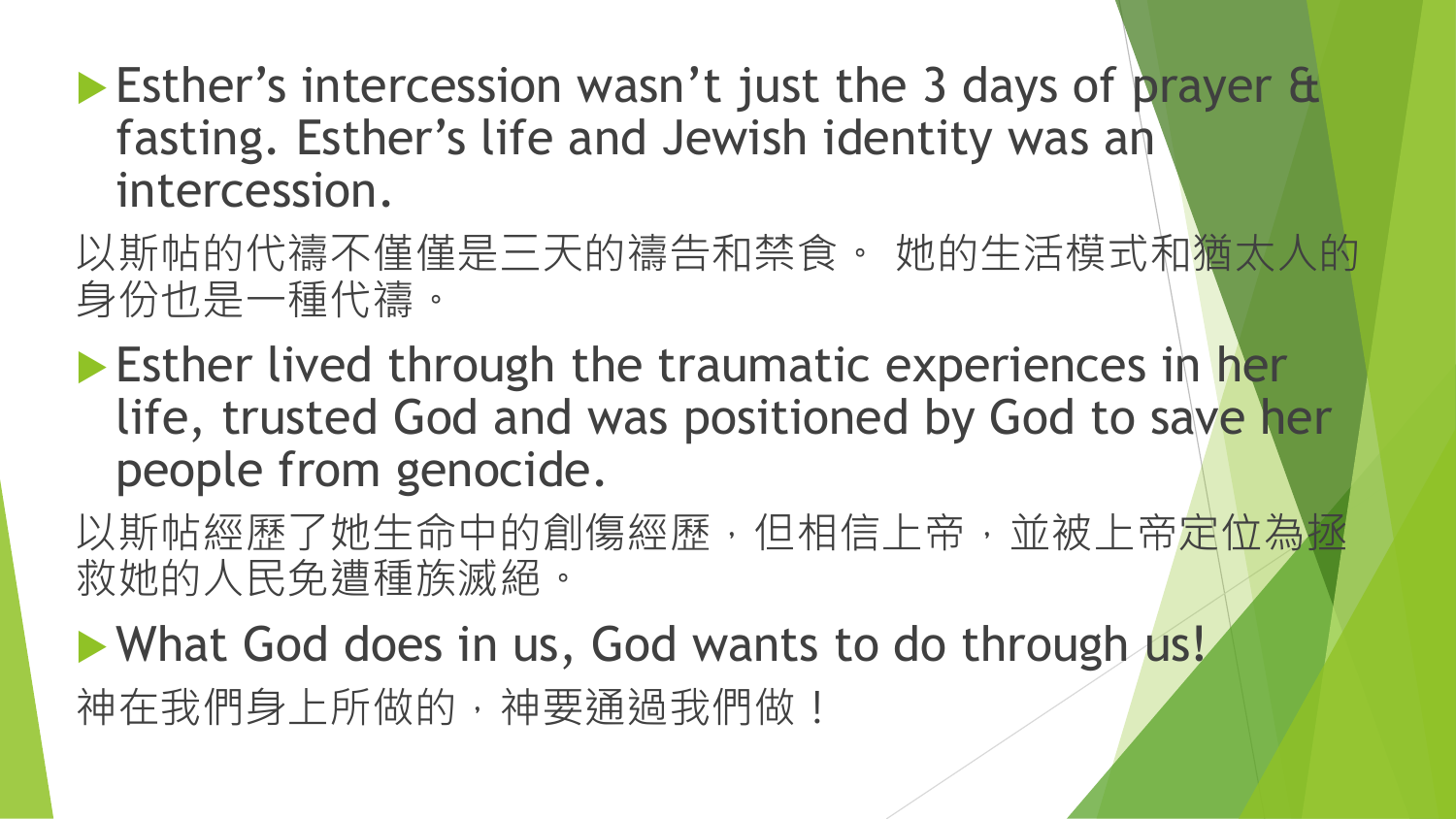#### "Coincidences" & Ironic Reversals "巧合"和諷刺性的逆轉

- There is so much evidence of God's activity as the events unfolded after Esther's 3-day fast.
- 以斯帖禁食三天后,隨著事件的展開,有很多證據表明上帝的作為。
- ▶ Today, we may call that 'Coincidence', 'Chance' or 'Luck', but it is God's Providence - particularly over things we have no control.
- 今天,我們可以稱之為"巧合"、"機會"或"運氣",但這是上帝 的旨意~~尤其是在我們無法控制的事情上。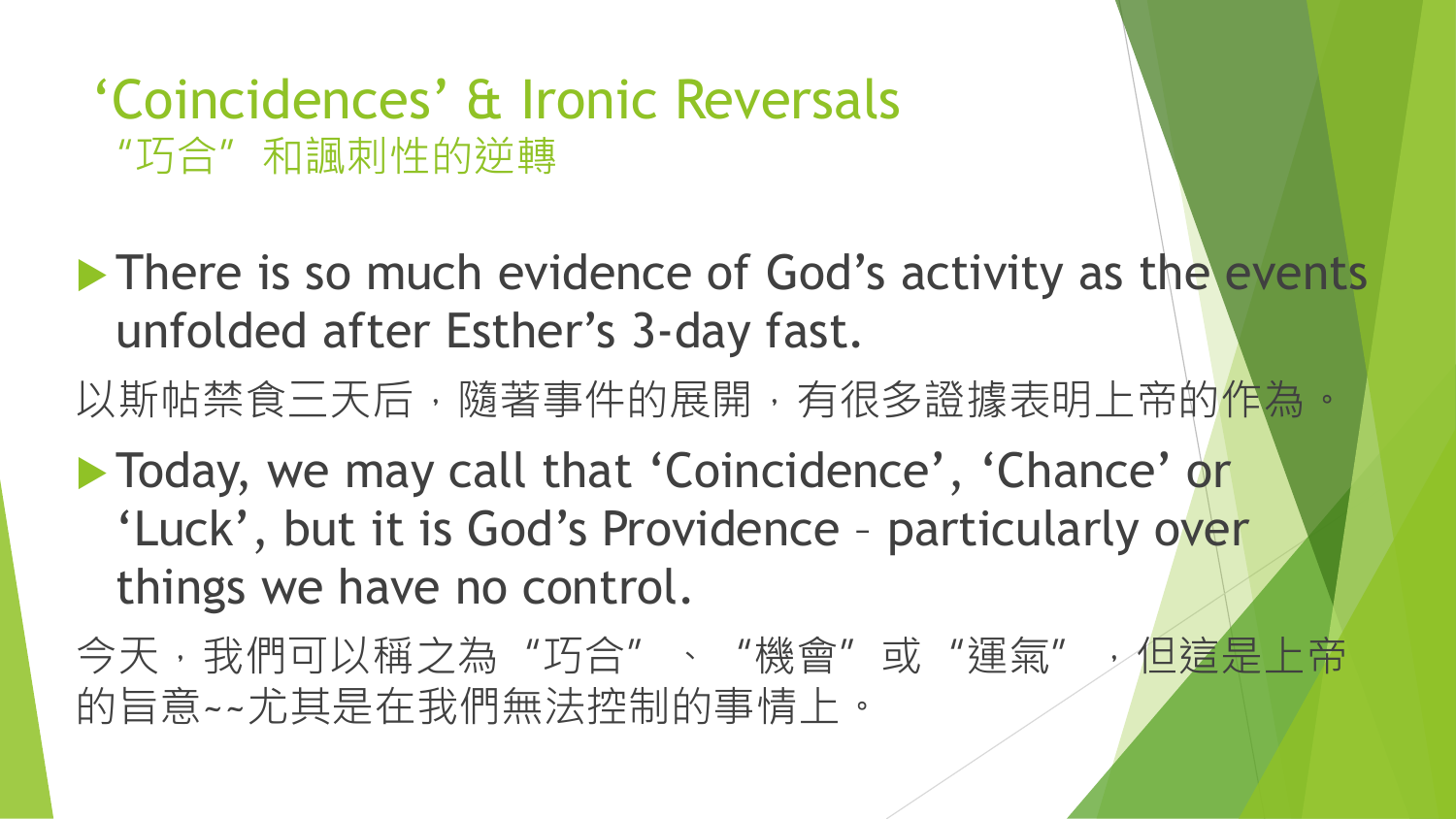- **Proverbs 16:33 even the events that seem accidental** are really ordered by God.
- 箴言 16:33 ~ 籤放在懷裡, 定事由耶和華。
- $\blacktriangleright$  Nothing in our lives is left up to chance when we are walking with Jesus!
- 當我們與耶穌同行時,我們的生活中沒有任何事情是偶然的!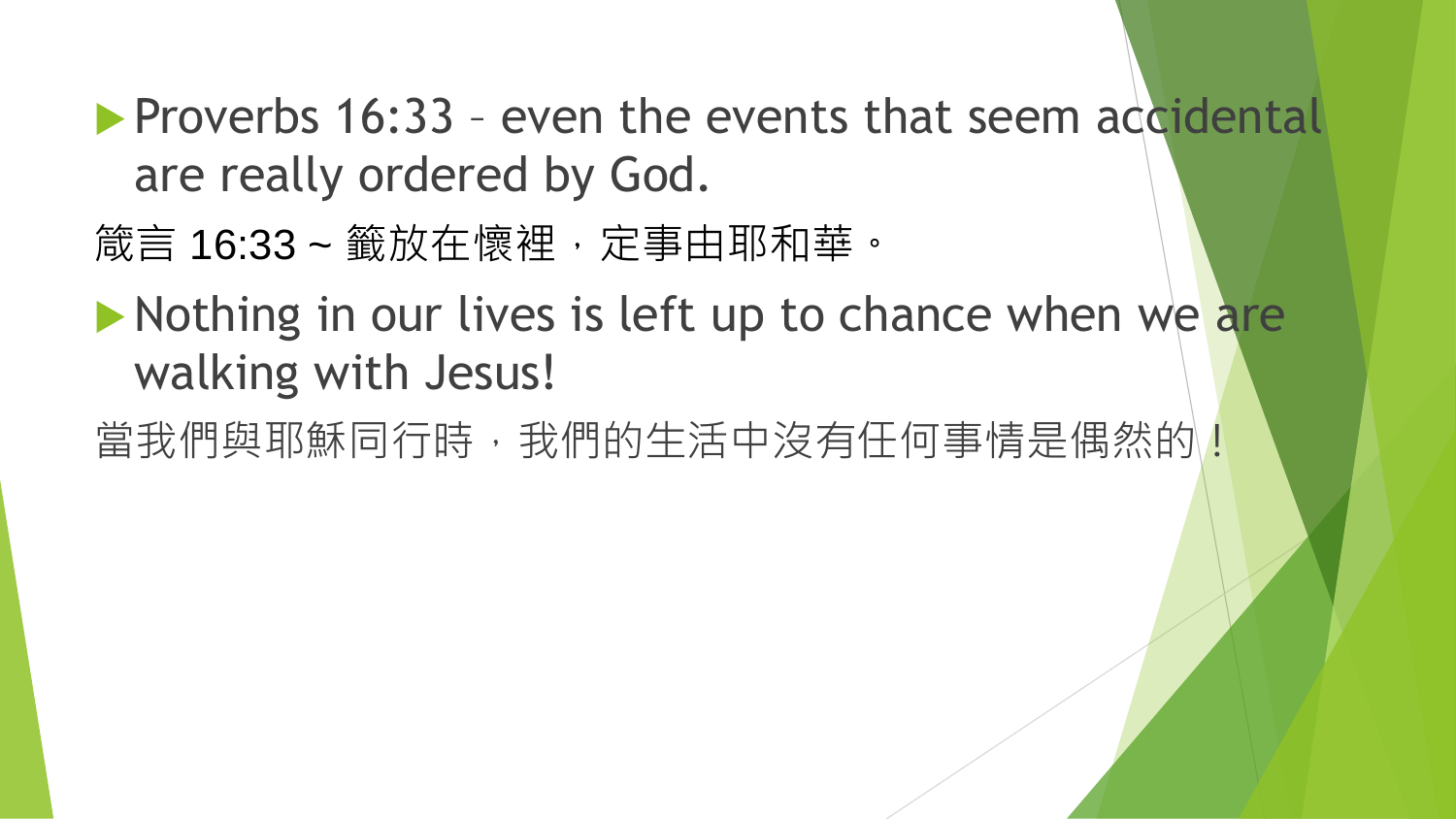True Story #2: David & Svea Flood 真實故事 #2: David 和 Svea Flood

▶ Swedish missionaries who went to Africa in 1921 in what was called the Belgian Congo (renamed Zaire in 1971). Today this is the Democratic Republic of Congo.

瑞典傳教士於 1921 年在比利時剛果 (1971 年改名為扎伊爾) 前往非 洲。 今天是剛果民主共和國。

- N'dolera the remote village they couldn't enter, so they built mud huts about half a mile from the village.
- N'dolera 他們無法進入的偏遠村莊,因此他們在距離村莊約半英里的 地方建造了泥屋。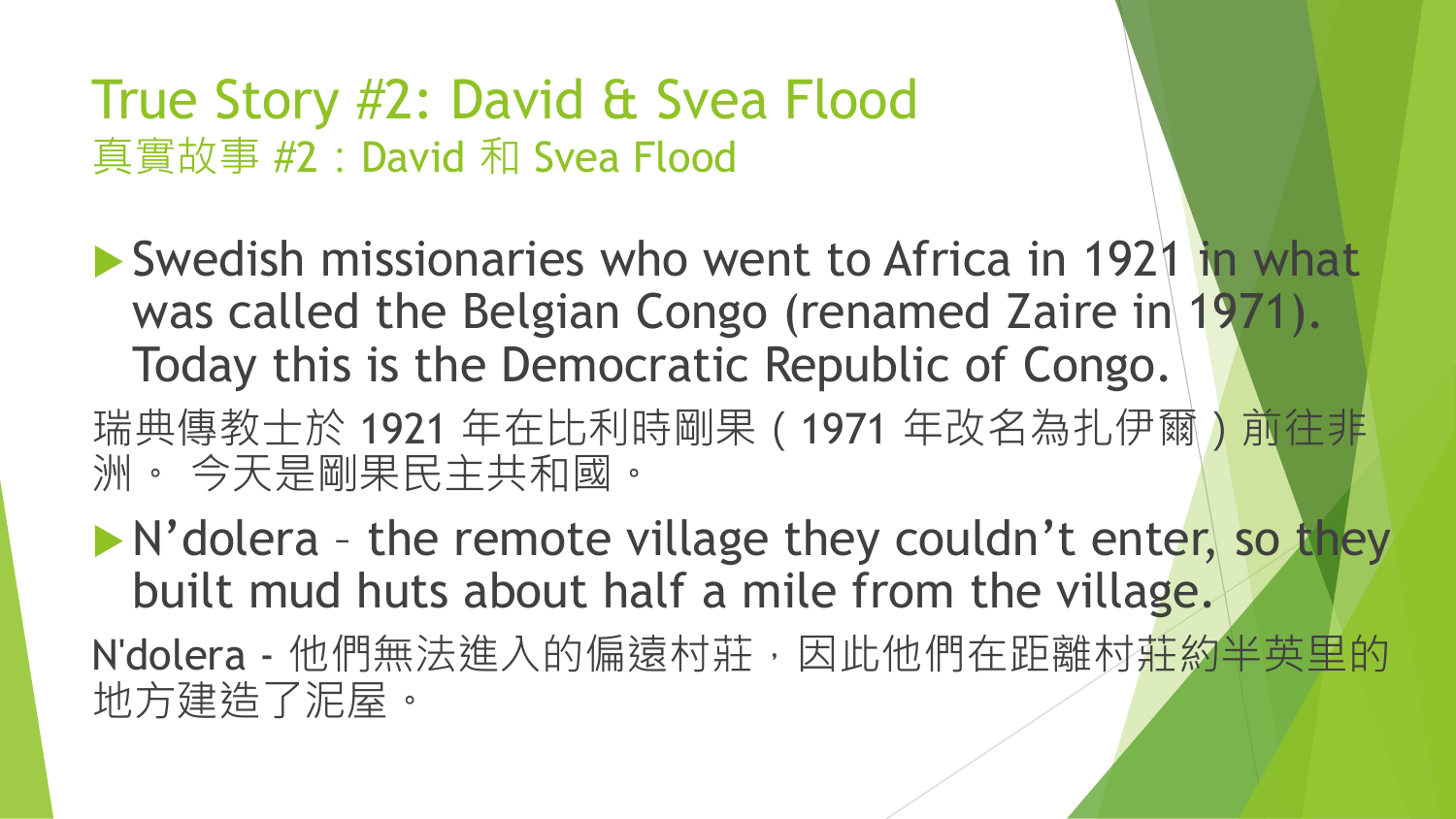- Svea shared the Gospel with the one African boy who was allowed to sell them chicken and eggs twice a week.
- Svea 與一名獲准每週兩次向他們出售雞肉和雞蛋的非洲男孩分享福 音。
- After malaria and giving birth to a baby girl, Svea died at aged 27.
- 在患上瘧疾並生下一個女嬰後,Svea 在 27 歲時去世。
- ▶ David buried his wife, gave up the baby, rejected his calling and gave up on God to return to Sweden. David 埋葬了他的妻子,放棄了孩子,拒絕了他的呼召,放棄了上帝 返回瑞典。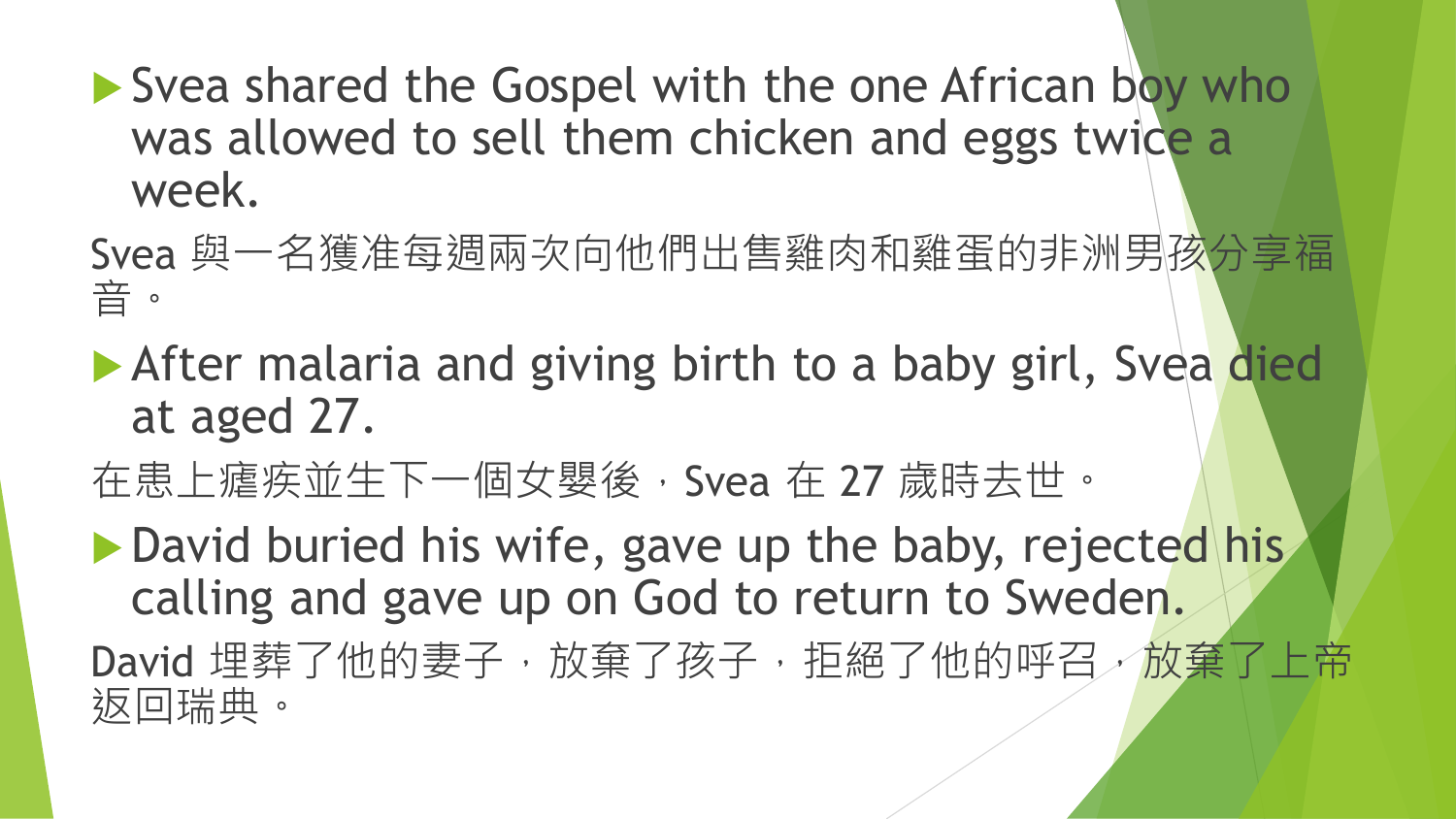- ▶ Baby girl was adopted by American missionaries, renamed Aggie, and grew up in South Dakota in the US. 女嬰被美國傳教士收養,改名為Aggie,她在美國南達科他州長大。
- **In 1963, Aggie received a Swedish religious magazine with a** photo of a white cross with the name "Svea Flood".
- 1963年, Aggie 收到一本瑞典宗教雜誌, 上面有一張名為"Svea Flood"的 白色十字架照片。
- Article was of white missionaries in N"dolera in 1921 birth of a white baby, death of a young mother and the African boy who had gone on to lead his whole village to Christ!
- 這篇文章是關於 1921 年在N"dolera的白人傳教士~~一個白人嬰兒的出 生,一個年輕母親的死,以及一個繼續帶領整個村莊歸向基督的非洲 男孩!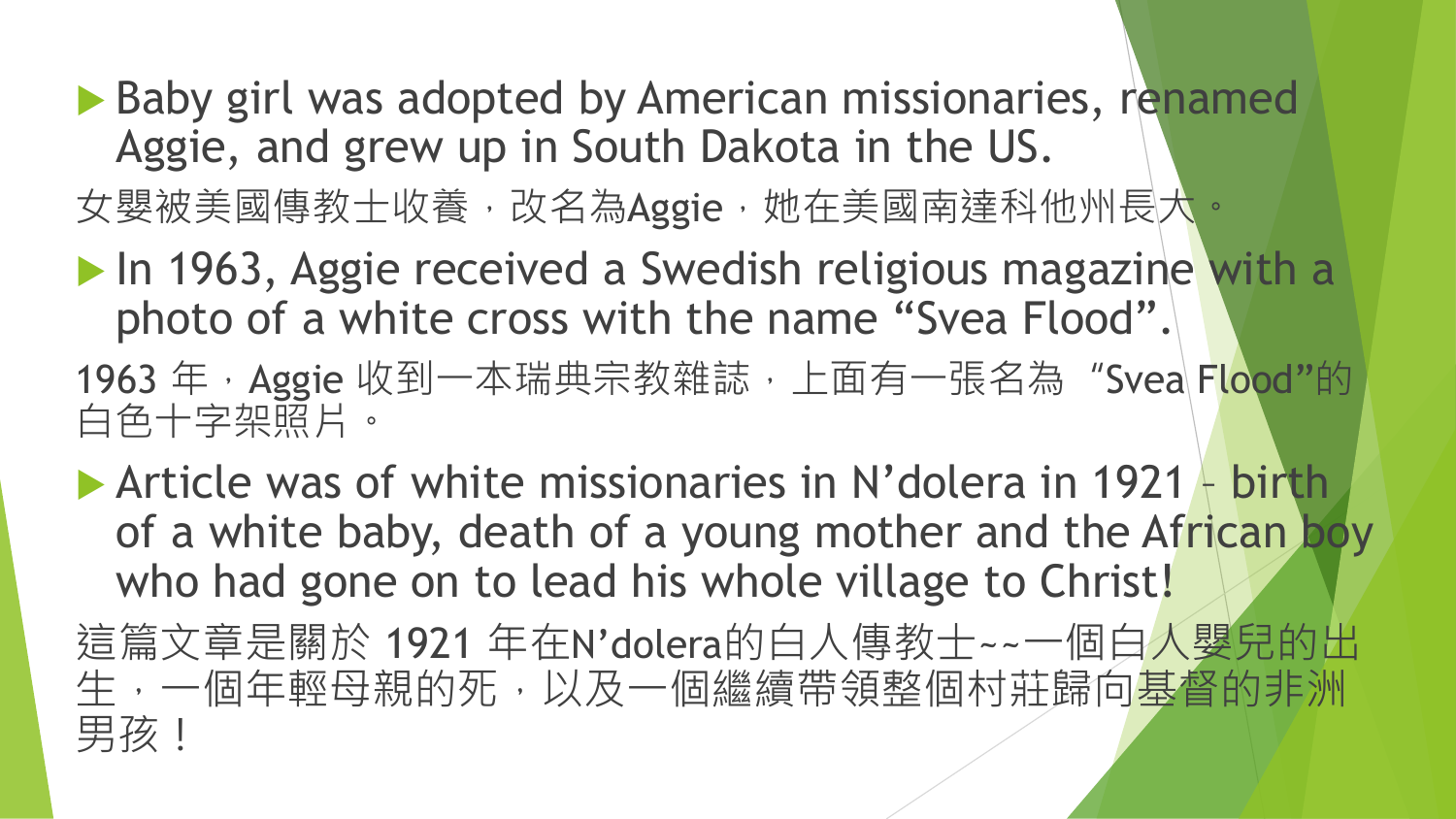In 1963, there were 600 Christians in N'dolera! 1963 年 · N'dolera有 600 名基督徒 !

Aggie went to Sweden and found her biological father. Aggie 去了瑞典, 找到了她的親生父親。

▶ David Flood was now an alcoholic and a bitter old man at aged 73 who was angry at God.

David Flood 當時是一個酗酒和苦毒的73 歲的老人, 他對上帝很生 氣。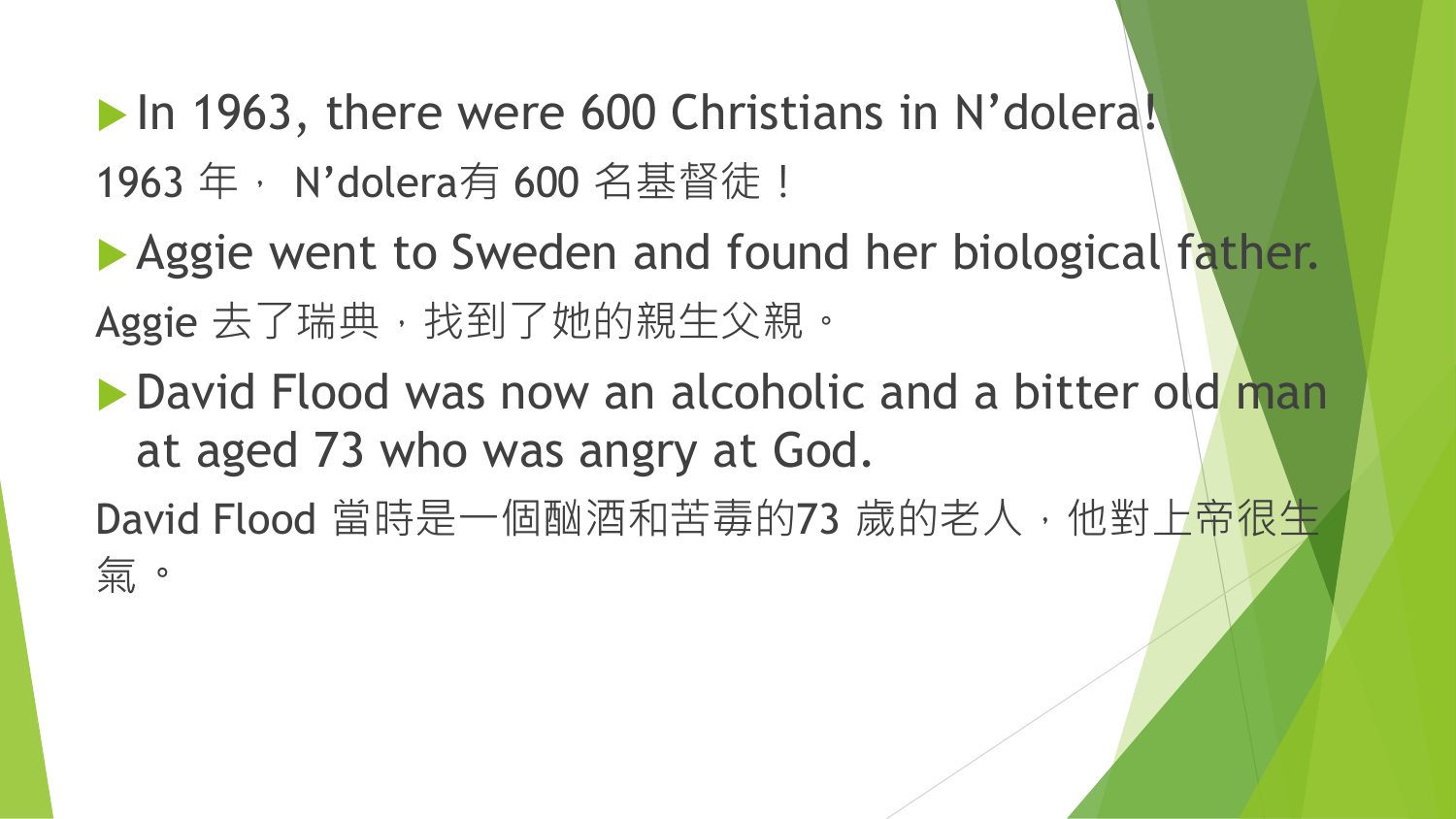Aggie brought news that their trip to Africa was not in vain. David finally came back to the God he had resented for so many decades. Weeks later, he passed away.

Aggie 帶來了消息,他們的非洲之行並沒有白費。 大衛終於<mark>回到了他</mark> 怨恨了幾十年的上帝身邊。 幾週後,他去世了。

In the 70s, Aggie and her husband attended an evangelistic conference in London where a report was given about the nation of Zaire. The speaker represented some 110,000 baptised Christians in his nation. This was the same African boy Svea had led to the Lord!

70年代,Aggie和她的丈夫參加了在倫敦舉行的佈道會,會上發表了 關於扎伊爾國家的報告。 這位演講者代表他的國家大約 110,000 名受 洗的基督徒。 這就是Svea 帶領到主那裡的同一個非洲男孩 !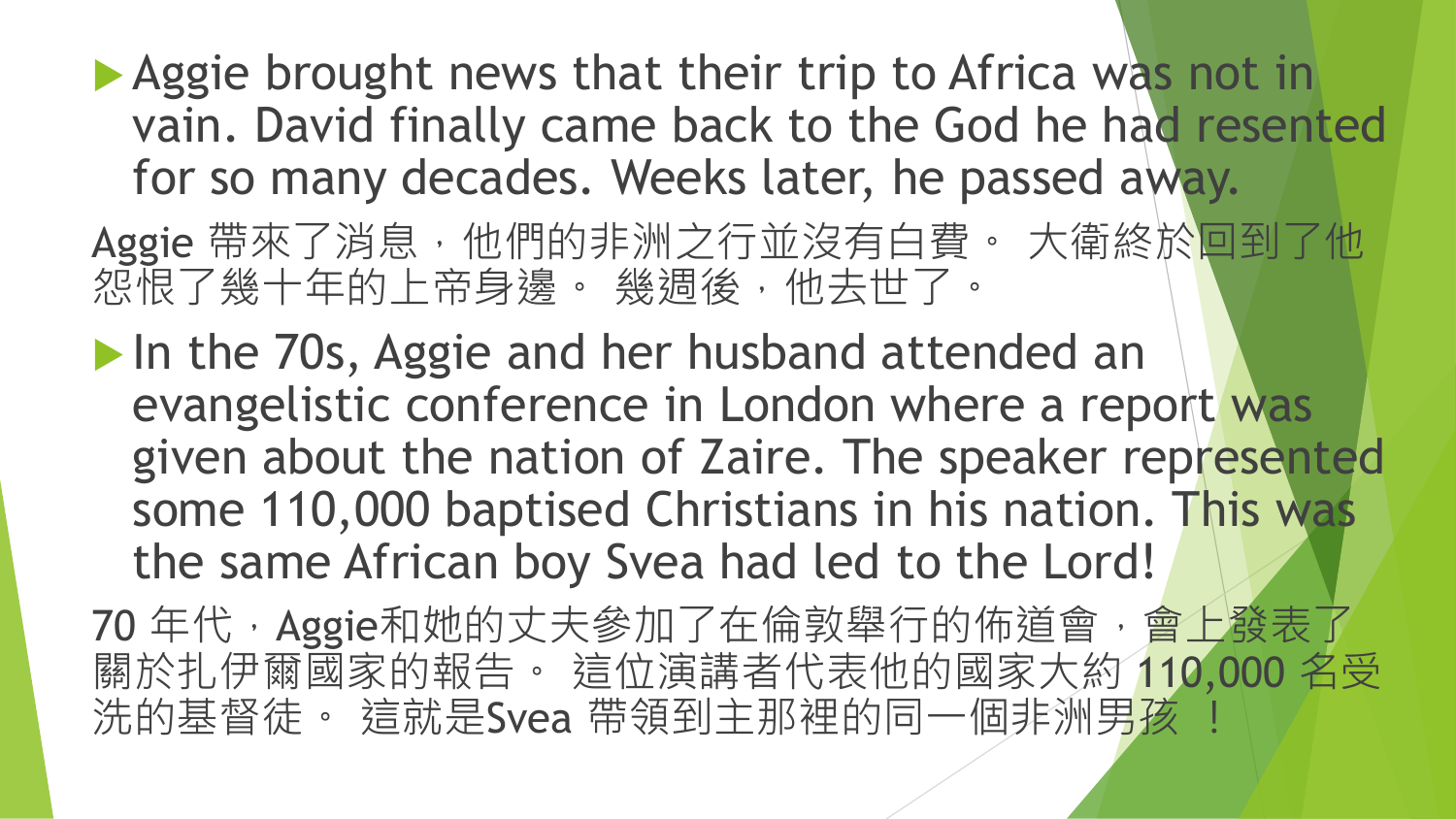▶ John 12:24 "...unless a grain of wheat falls into the earth and dies, it remains alone; but if it dies, it bears much fruit."

約翰福音 12:24 "…我實實在在地告訴你們,一粒麥子不落在 地裏死了,仍舊是一粒;若是死了,就結出許多子粒<mark>來。"</mark>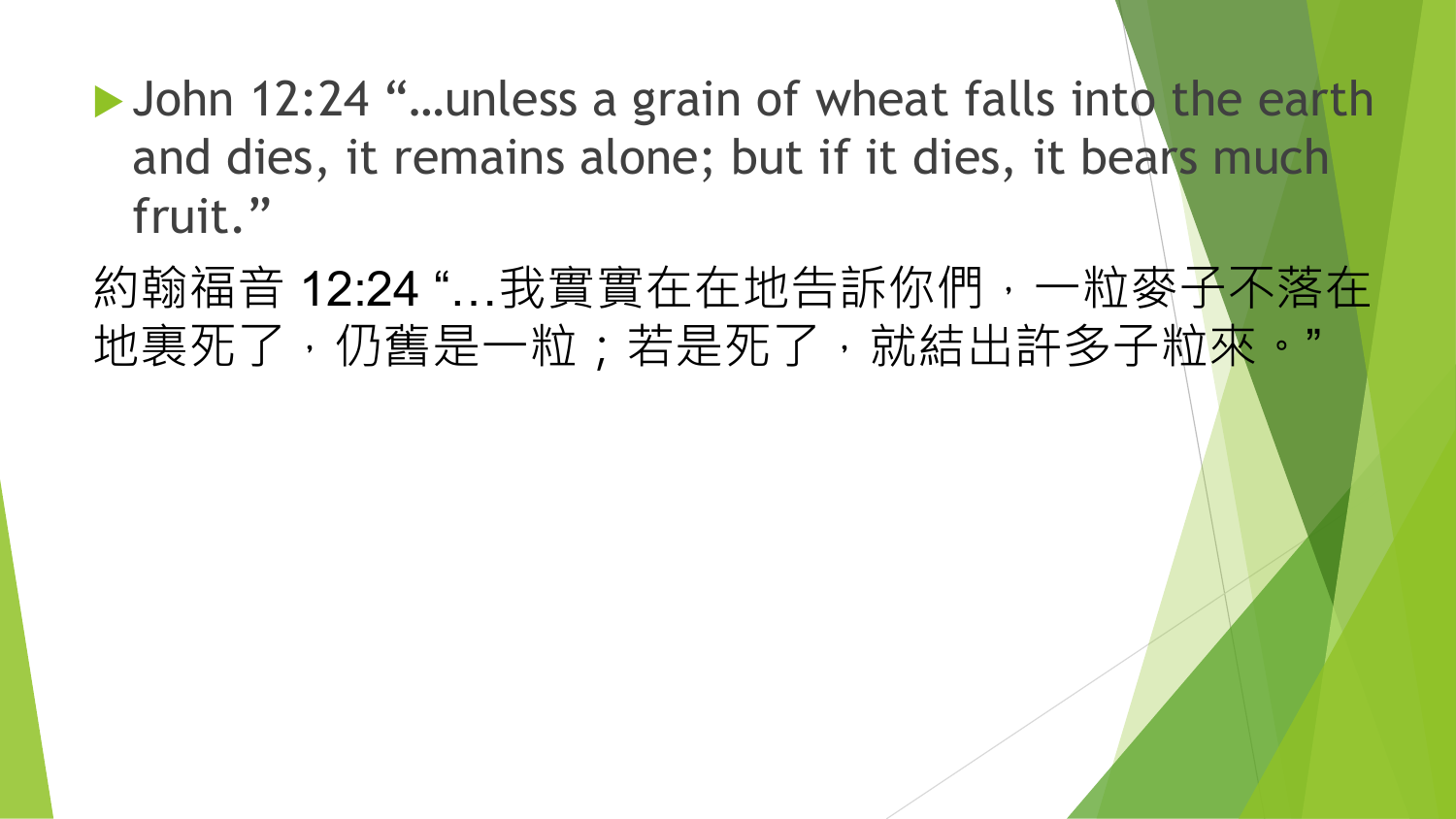### Hope for the Nations 萬國的盼望

▶ When we look at the nations today - Hong Kong, Ukraine, Myanmar, Afghanistan - it's easy to get discouraged. 當我們審視今天的國家~~香港、烏克蘭、緬甸、阿富汗~~很容易氣餒!。 But there is a bigger picture, and God is at work in ways we may not see.

但有一個更大的圖景,上帝正在以我們可能看不到的方式工作。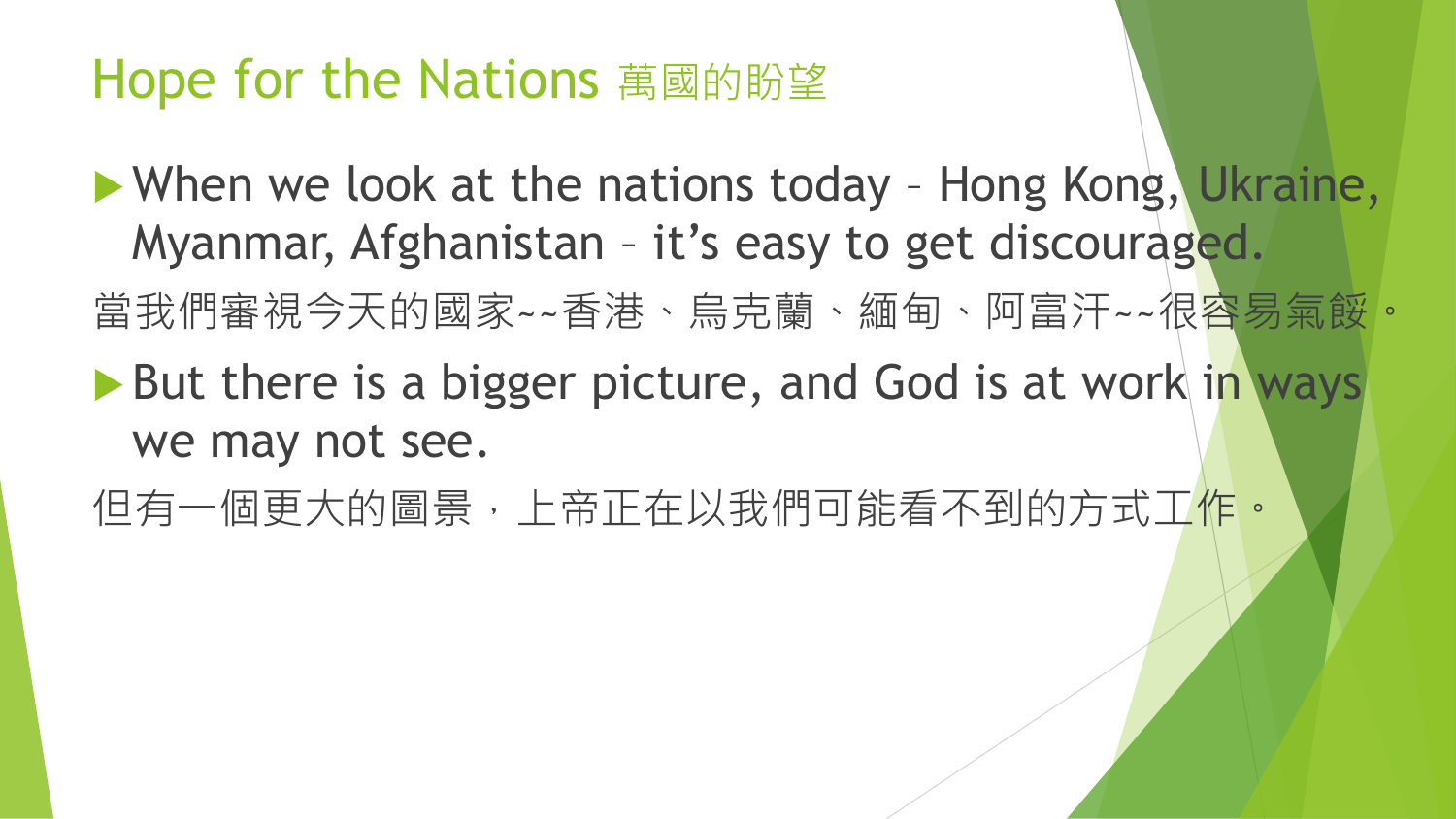- $\blacktriangleright$  Isaiah 46:10-11 God sees the end from the beginning, and He is accomplishing His purpose, even through people who do not know Him.
- 以賽亞書 46:10-11 ~ 我從起初就宣告末後的事, 從古時就述說還未作 成的事,說:"我的計劃必定成功,我所喜悅的,我都必作成。我把 鷙鳥從日出之地召來,就是把成就我計劃的人從遠方召來。我不但說 了,而且也要使我的話實現;我不但計劃好了,而且也必實行。
- **Ecclesiastes 3:11 "God has made everything beautiful in** its time…… God has planted eternity in the human heart."
- 傳道書 3:11 ~ 他使萬事各按其時, 成為美好; 他又把永恆<mark>的意識放在</mark> 人的心裡;雖然這樣,人還是不能察覺 神自始至終的作為。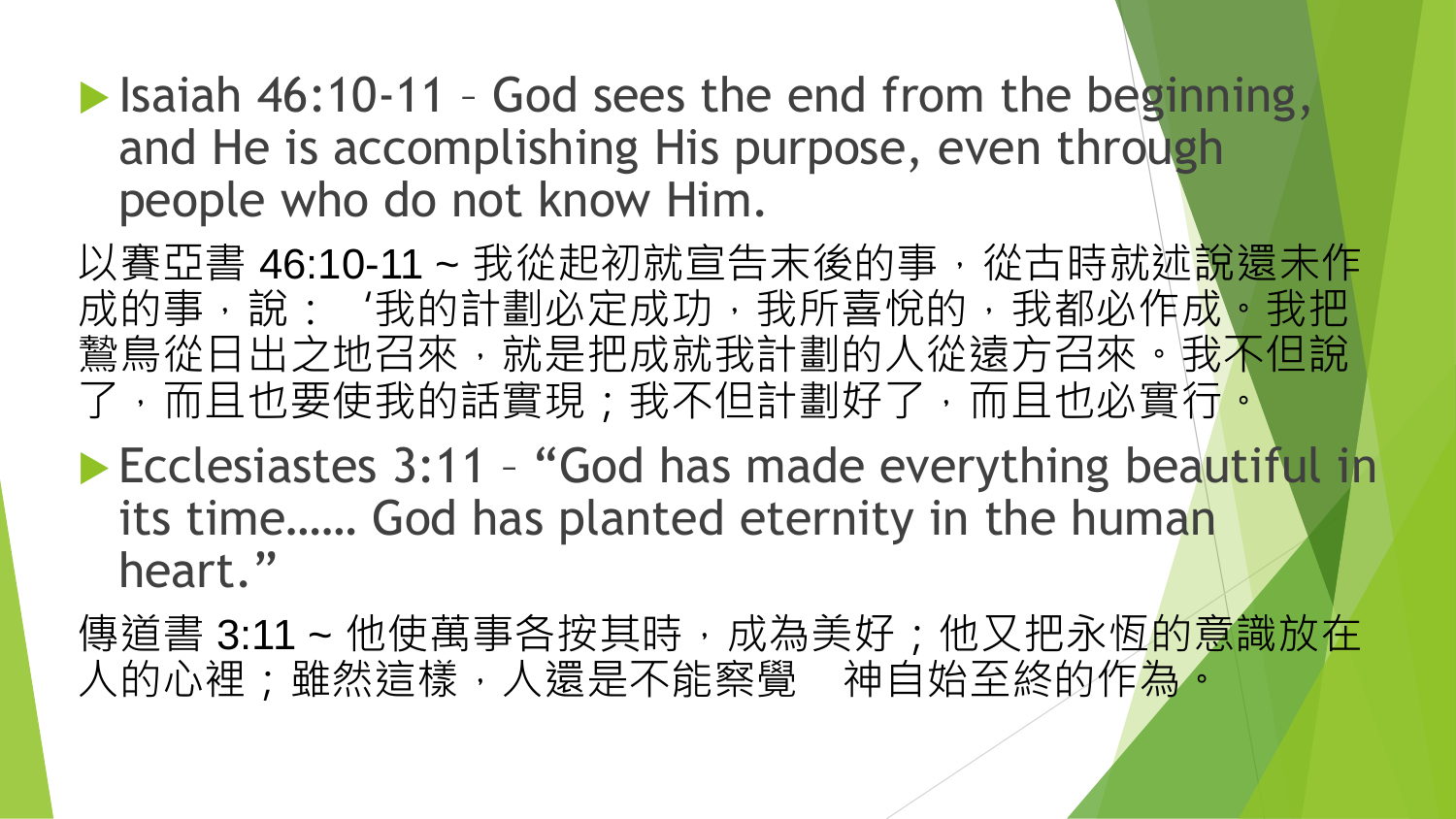▶ Is God fair? 上帝公平嗎?

Life is not fair, but we can trust that God is just. 生活是不公平的,但我們可以相信上帝是公正的。

Ukraine has been the spiritual centre of Eastern Europe -7 out of 10 evangelical churches in Russia have Ukrainian pastors.

烏克蘭一直是東歐的屬靈中心~~俄羅斯10個福音派教會中有7個擁有烏 克蘭牧師。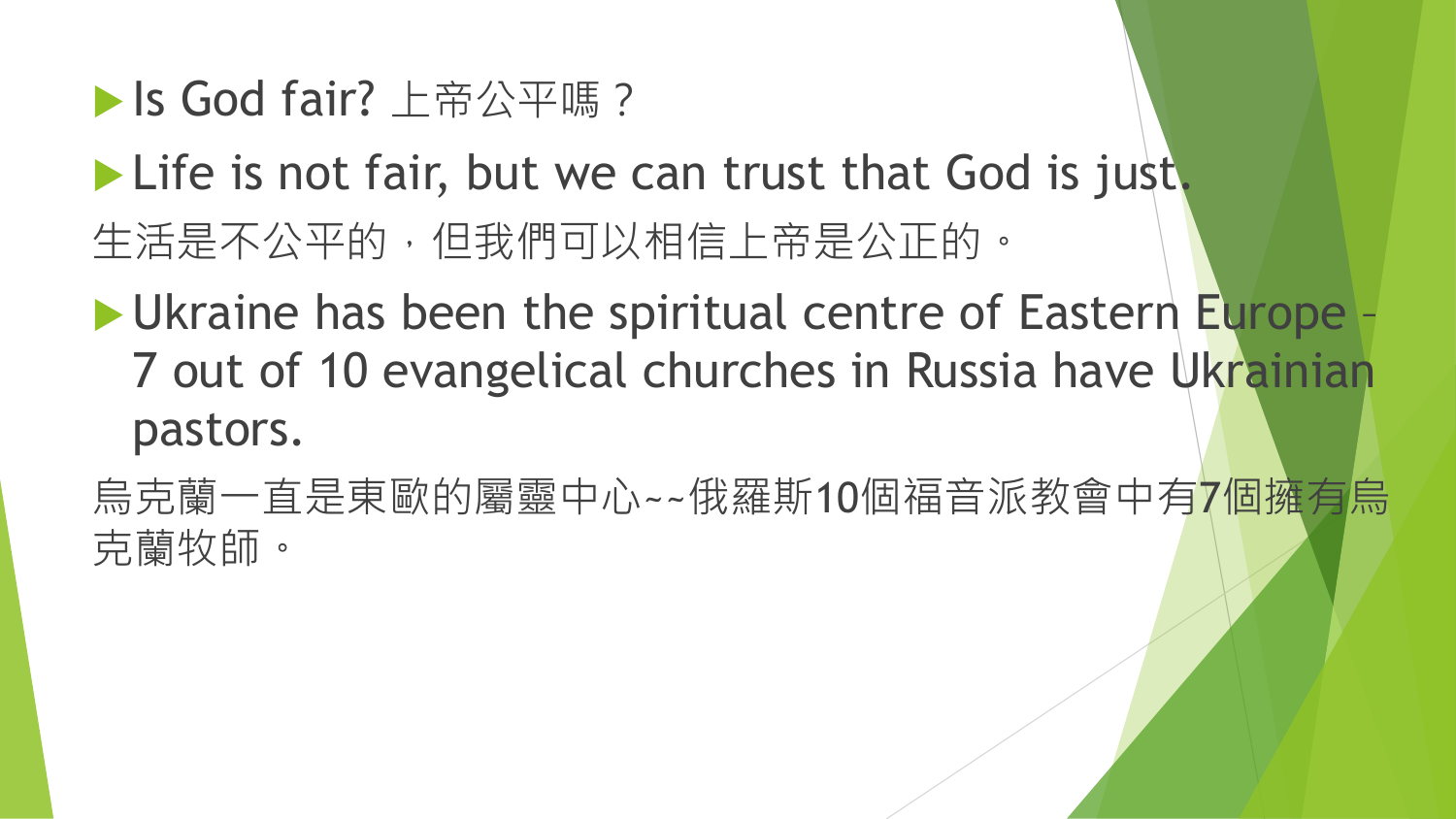- The Ukraine war is stirring the heart of Europe in many ways. What is the bigger picture of what God may be doing? Is God preparing Europe for a spiritual awakening?
- 烏克蘭戰爭在許多方面都在攪動歐洲的心臟。 上帝在做更大<mark>的圖</mark>景 是什麼? 上帝在為歐洲的靈性覺醒做準備嗎?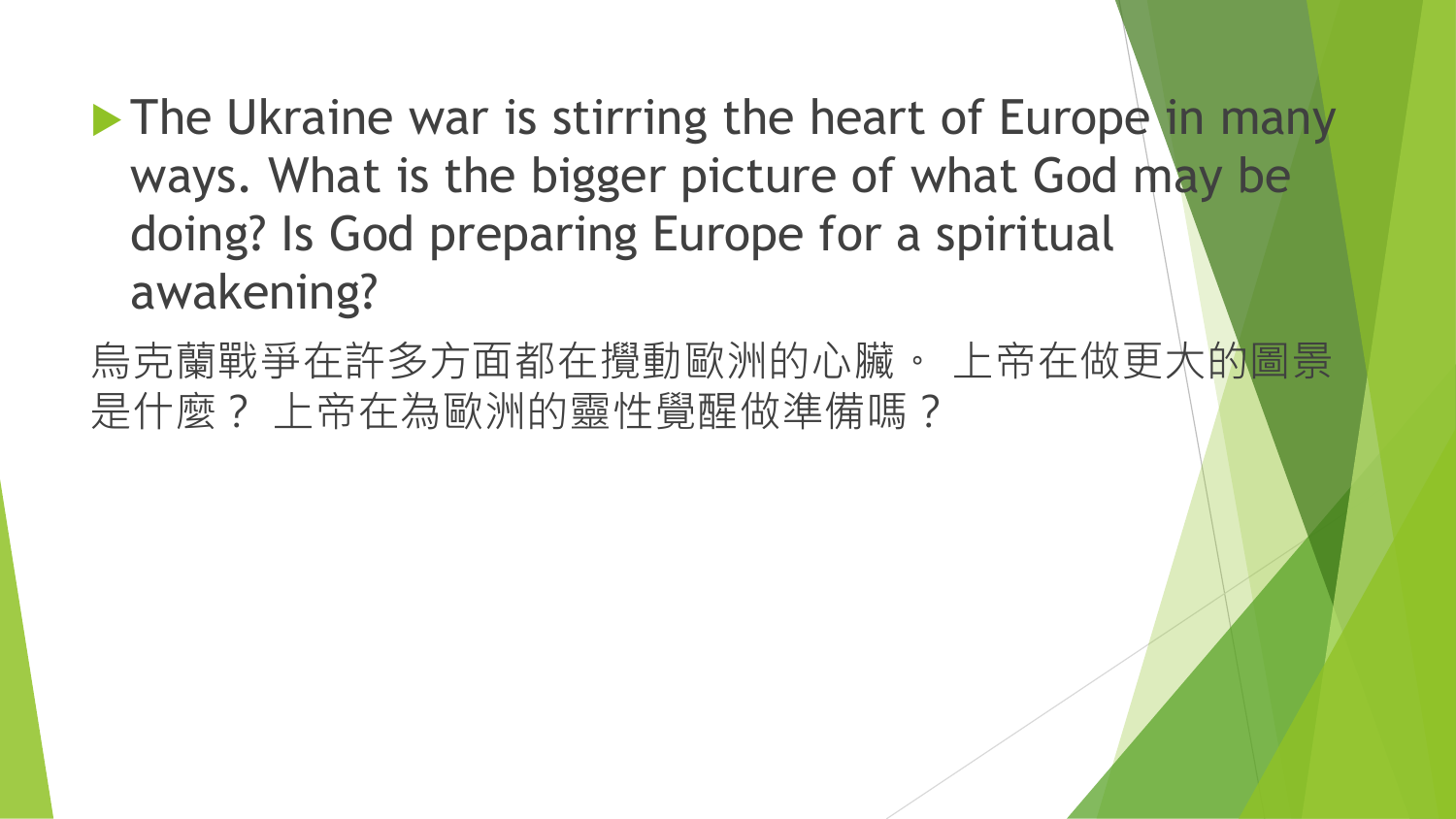### Conclusion 總結

• When God seems absent, when his people are unfaithful and in exile, has God abandon His promises?

當上帝似乎不在時,當他的子民不忠並被流放時,上帝是否放棄了他 的應許?

The book of Esther invites us to see that God can and will work in the real mess and chaos of human history. 以斯帖記讓我們看到上帝能夠在人類歷史的搞糟和混亂中工作。